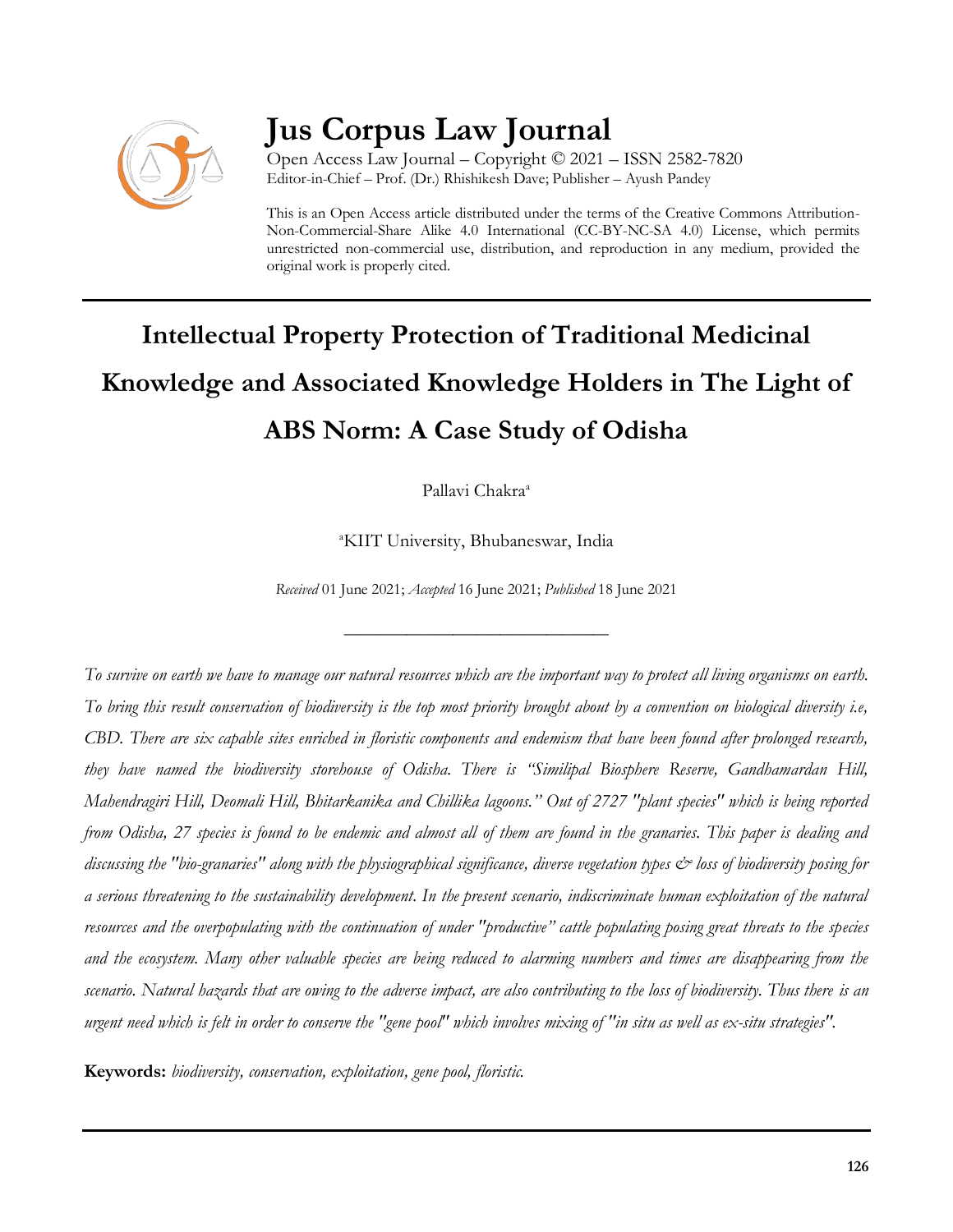# **INTRODUCTION**

'When an elder dies, a library burns, this statement rightfully applies in the case of Traditional Knowledge. Traditional knowledge is the most precious gift that the elders have passed on through generations. They have taught us the healthiest of food habits to the simplest of skincare and the best medicinal knowledge of Mother Nature. Several centuries ago, the varied indigenous communities of India survived by the utilization of their traditional knowledge in all facets of life. This knowledge isn't just restricted to food habits or living conditions but largely related to medicinal practices. For every small community, the knowledge differs and treatments for various diseases and injuries depend on what type of medicinal plant the community has in abundance. They don't just use it as a part of their livelihood but also manufacture various products based on this traditional knowledge to sell and earn their bread and butter.

"The definition of Traditional medicine by the World Health Organization is the sum total of the knowledge, skills, and practices based on the theories, beliefs, and experiences of health, as well as in the prevention, diagnosis, improvement or treatment of physical and mental illness<sup>1</sup> ." Traditional Knowledge in a simple language is basically the experiences and knowledge acquired over the years and decades altogether by a particular group or community of people, who have adapted it to their local culture and practices. It is an accumulation of wisdom, knowledge, and practices of these communities that they have passed on to future generations.

These Traditional Medicinal Knowledge has been used by several indigenous communities for as long as they have lived. It is not just restricted to these communities but the entire world has started acknowledging the benefits of all-natural traditionally accepted medicinal practices. These are mostly without any kind of side effects, fairly affordable, and easily available. For the poor in various countries, the only source of healthcare is traditionally acquired medicinal knowledge. India has six unique and distinctive recognized system of traditional medicine

 $\overline{\phantom{a}}$ <sup>1</sup> 'Traditional Medicine, Traditional, Complementary and Integrative Medicine (*World Health Organization*) [<https://www.who.int/health-topics/traditional-complementary-and-integrative-medicine#tab=tab\\_1>](https://www.who.int/health-topics/traditional-complementary-and-integrative-medicine#tab=tab_1) accessed 10 May 2021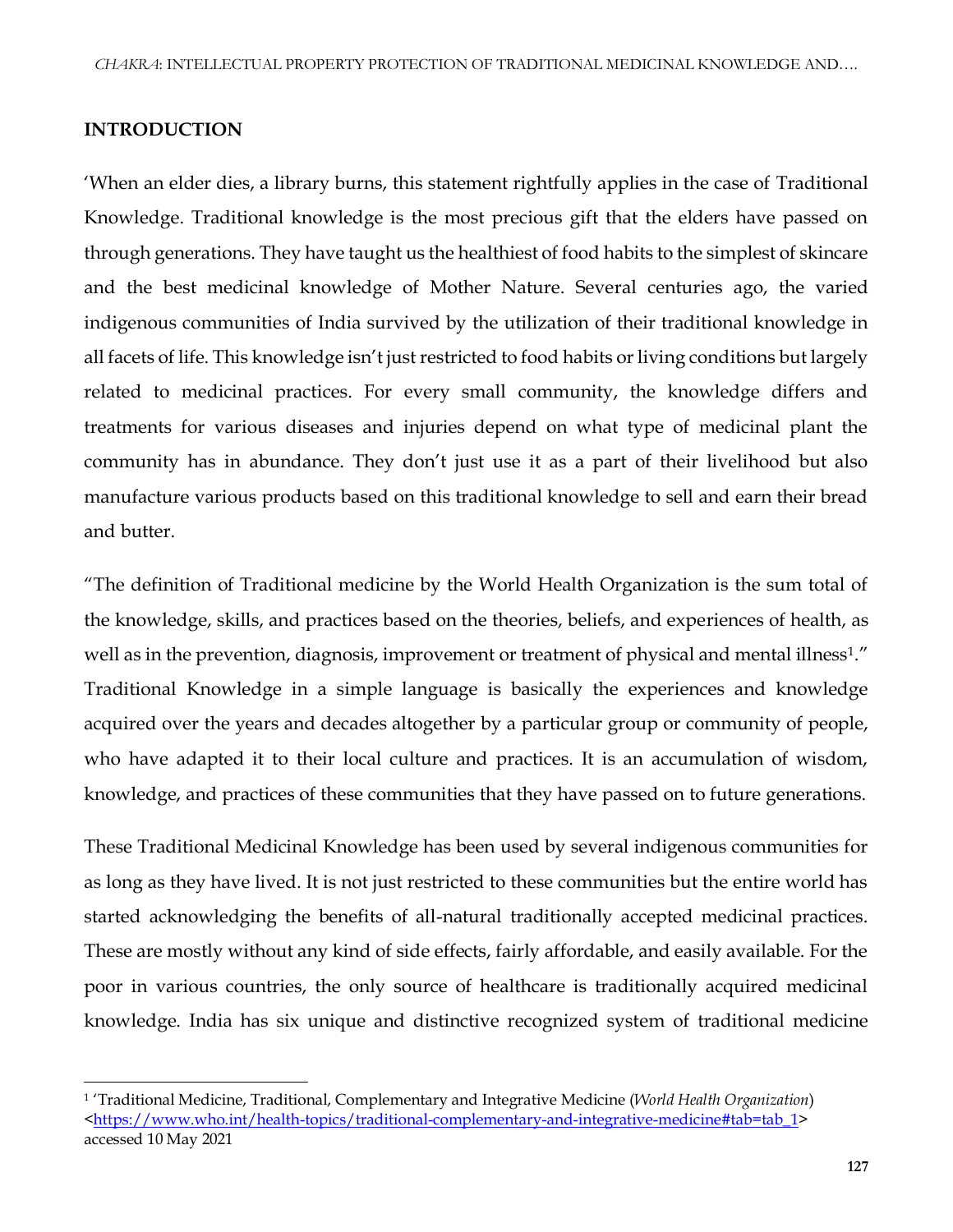which have been in practice for hundreds of years, namely Ayurveda, Siddha, Yoga, Naturopathy, Homeopathy, and Unani. Almost 1.5 million practitioners in India use this traditional knowledge for healthcare. This is the reason why India is called a rich source of Traditional medicinal knowledge.

The use of Traditional Medicinal Knowledge has spread like wildfire ever since the pandemic has hit. The world is going crazy about home remedies and Indian Ayurveda, Yoga and so much more. Even China along with its modern medicines heavily relied upon Traditional Chinese Medicine for the treatment of Covid. India itself has come up with the iconic Patanjali Coronil kit which is a claimed Ayurvedic preventive for Covid. People in India started taking kadhaa with Tulsi and ginger, etc. and people all around the globe started having a 'Turmeric latte' to boost their immunity. These are nothing but age old practices and cures for all the health problems used by the indigenous communities.

When such kind of Traditional knowledge is present, it needs to be protected otherwise it gets misused and exploited. The classic case of haldi or turmeric being granted a patent by the U.S. Patent and Trademark Office (1995)<sup>2</sup>, signifies how vulnerable the knowledge is to bio-piracy. Bio-piracy is when the traditional knowledge has been used or rather misused without the consent of the knowledge holder or when any Intellectual right is claimed over that knowledge without the consent of the actual knowledge holder and without sharing any benefit of such right with them, so this knowledge needs protection.

To understand what kind of protection is offered in India, one needs to understand the provisions available for protection. India does not have any specific provision of law for the protection of the Traditional knowledge as such, but it deals with the issue of access and transfer of technologies and genetic resources, the reward for the intellectual property of traditional communities, and equitable sharing that arises out of traditional knowledge and biological resources through various laws. These laws, though not directly associated with traditional

 $\overline{\phantom{a}}$ 

<sup>2</sup> Ryan Abbott and others, 'Misappropriation, Documenting Traditional Medical Knowledge' (*World Intellectual Property Organization*, March 2014) 16

[<sup>&</sup>lt;https://www.wipo.int/export/sites/www/tk/en/resources/pdf/medical\\_tk.pdf>](https://www.wipo.int/export/sites/www/tk/en/resources/pdf/medical_tk.pdf) accessed 11 May 2021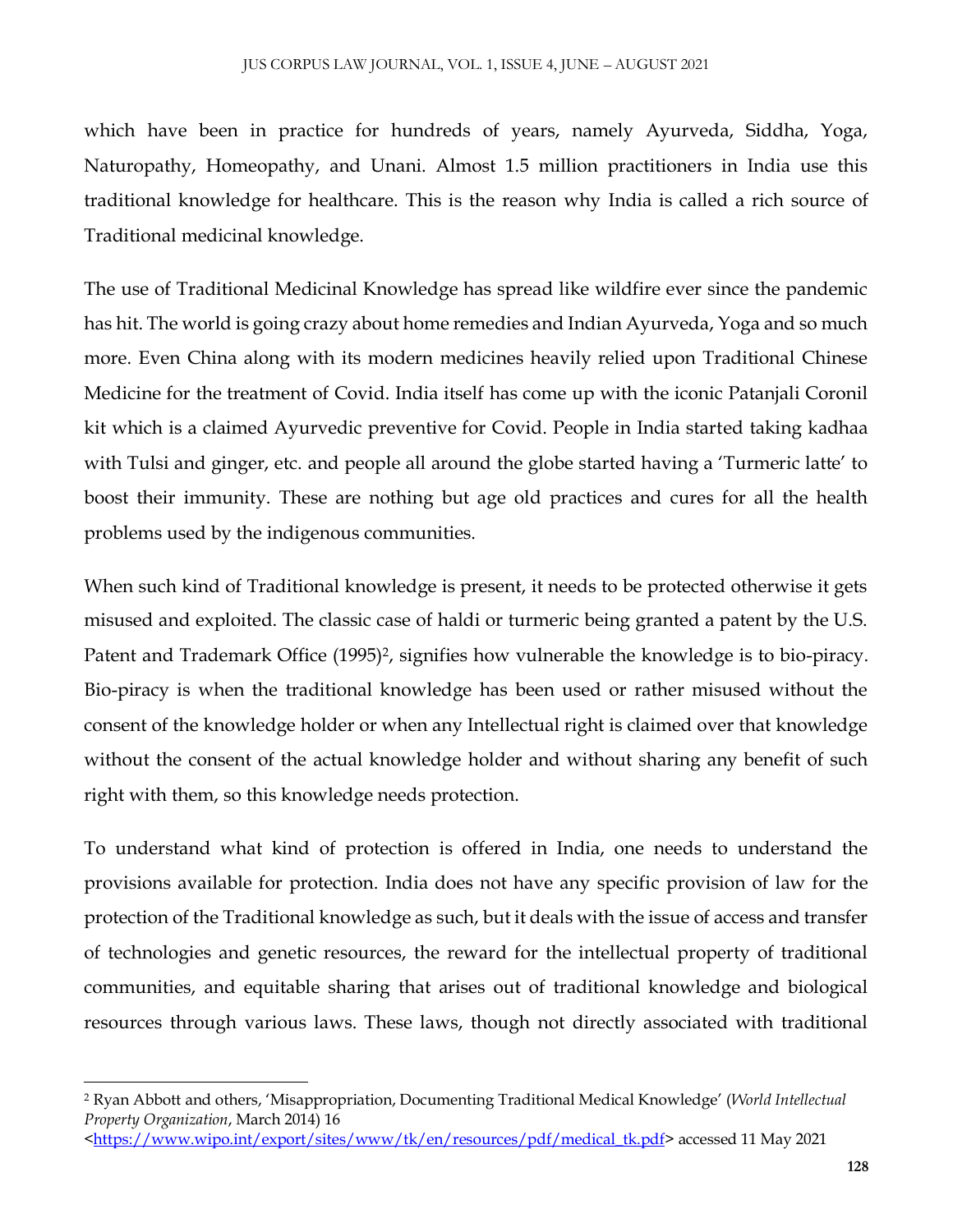knowledge but can be utilized for protecting the traditional knowledge. Some laws that can be used for protection are The "Geographical Indications of Goods (Registration and Protection) Act of 1999<sup>3</sup>," The Biological Diversity Act of 2000<sup>4</sup>, The "Protection of Plant Varieties and Farmers Rights Act 2001<sup>5</sup>, and The Indian Patent Act of 2005<sup>6</sup>" Another aspect to the protection is the Access and Benefit-sharing, it is a mechanism used for protection against bio-piracy. The ABS mechanism ensures that access to traditional medicinal knowledge for research or commercial exploitation would require prior permission from the relevant community who is the right holder. ABS became one of the three pillars of the CBD (Convention on Biological Diversity) which ensures fair and equitable sharing of benefits.

In Odisha there are various examples who have been using Traditional medicinal knowledge for medical problems such as the Kandha Tribe of Kandhamal district use a variety of plants for the cure of typhoid, lice, etc. and Koraput, being a nature dominated district it has various and rich traditional custom where the tribe mob sparks a vast traditional knowledge regarding usage of medicinal plants for treating various diseases The Paraja tribe uses it's medicinal treatment via plants and herbs to treat cold, vomiting, diarrhea, headache, mouth ulcer, fever, scabies, etc. Special emphasis is given to the Mandasaru Village in Odisha.

Lastly, the question arises, who are the people who will hold the rights under these provisions, or who are the ones getting protection. These people are the Right Holders. Right Holders are those people who have the knowledge, who use it or have been using it and Stakeholders are the people who have a direct interest in that specific knowledge. The traditional knowledge holders can be an individual, few individuals from a community, or the entire community as a whole. These Rights holders play a very crucial role in the modern day healthcare system. The modern healthcare system is based on this and only these right holders can help in sharing their knowledge to build and create modern healthcare medications. As per studies of WHO, at least 25% of the entire modern medicine is derived from medicinal plants. These rights holders have

 $\overline{\phantom{a}}$ <sup>3</sup> Geographical Indications of Goods (Registration and Protection) Act 1999

<sup>4</sup> Biological Diversity Act 2002

<sup>5</sup> Protection of Plant Varieties and Farmers' Rights Act 2001

<sup>6</sup> [Patents \(Amendment\) Act 2005](https://www.google.com/url?sa=t&rct=j&q=&esrc=s&source=web&cd=&ved=2ahUKEwiLuIf03fLsAhURbn0KHVoNAeEQFjACegQIAhAC&url=http://www.ipindia.nic.in/writereaddata/Portal/IPOAct/1_69_1_patent_2005.pdf&usg=AOvVaw2ZCU6iWyMq0LGhgQwZMSTw)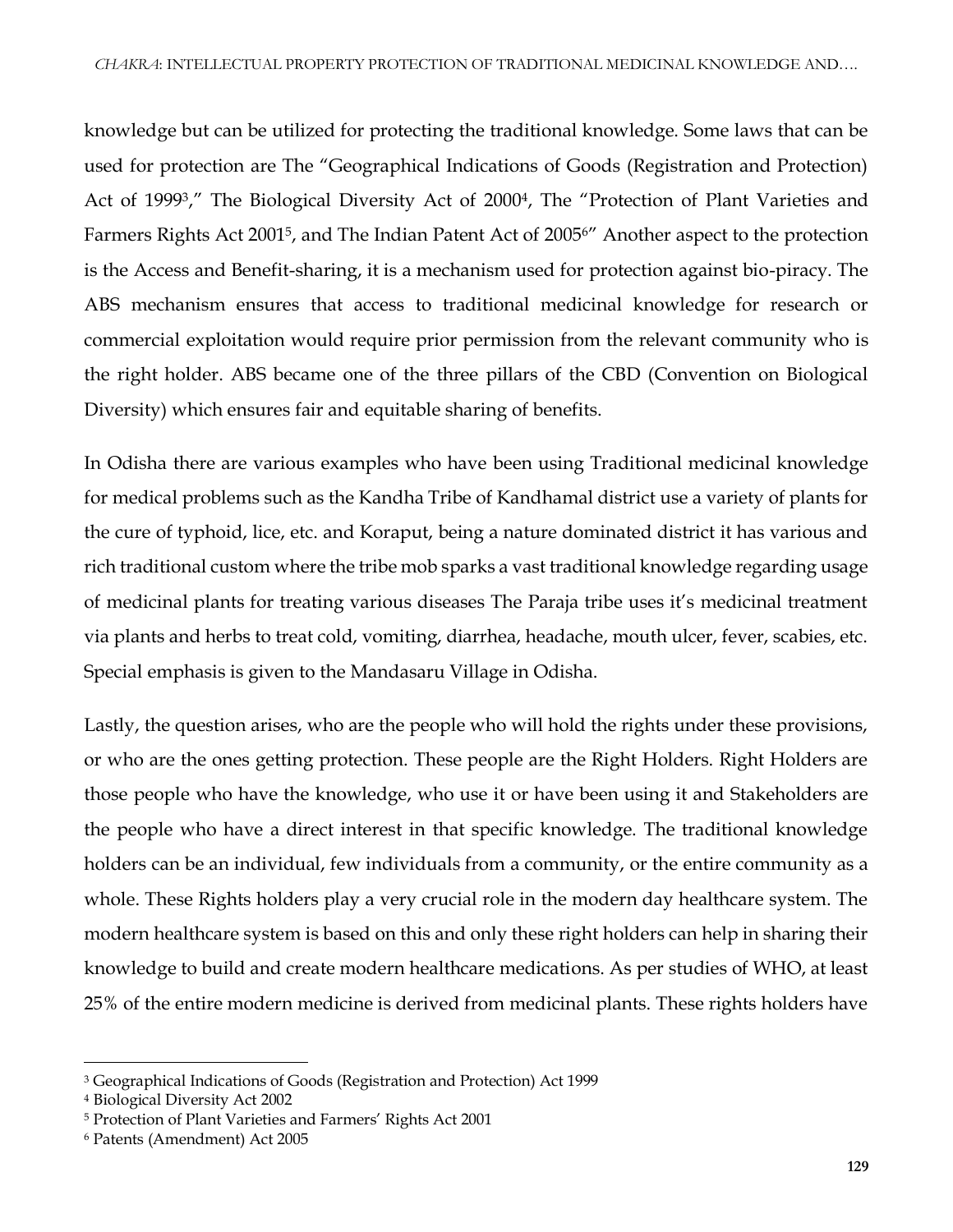the right to allow and permit researchers to access biological resources and study them. These studies and research help in the creation of new medication derived from traditional knowledge.

# **LITERATURE REVIEW**

It has been estimated that almost 80 percent of the total population of the developed country relies on traditional medicinal knowledge for their healthcare needs (The World Health Organization)<sup>7</sup>. India has more than 8000 species of medicinal plants and has a rich history of traditional healing systems, among which many list the use of these plants (Botanical Survey of India). The National Plant Board has listed 72 medicinal plants conservation and development areas covering approximately 10,935 hectares spread across 13 states to help conserve the medicinal plants in their natural place of origin.

Traditional Medicinal Knowledge holders have been experiencing misappropriation from the domestic as well as foreign developers. "The unauthorized third parties have patented the traditional knowledge based products without having any prior permission from the Traditional Medicinal Knowledge holders and without fair competition (WIPO). 8The best example to explain this would be the United States of America patenting turmeric. In 1995 the U.S. Patent and Trademark Office (UPSTO) had granted a patent to the University of Mississippi Medical Centre for the 'Medical use of turmeric in wound healing). After the patent was granted it was a huge controversy at the International level and India claimed that the Indian traditional medicine was being misappropriated. The "Council of Scientific and Industrial Research of India" is providing that, literature that documented the prior use of turmeric for wound healing which included an ancient text and paper published in the Sanskrit language in the year 1953 (Published in the Journal of the Indian Medical Association)<sup>9</sup> ." The role of Medical plants in

 $\overline{a}$ 

<sup>7</sup> 'WHO launches the first global strategy on traditional and alternative medicine' (*World Health Organization*, 16 May 2002)

[<sup>&</sup>lt;https://webcache.googleusercontent.com/search?q=cache:aac87JJ36tMJ:https://www.who.int/mediacentre/n](https://webcache.googleusercontent.com/search?q=cache:aac87JJ36tMJ:https://www.who.int/mediacentre/news/releases/release38/en/+&cd=1&hl=en&ct=clnk&gl=in) [ews/releases/release38/en/+&cd=1&hl=en&ct=clnk&gl=in>](https://webcache.googleusercontent.com/search?q=cache:aac87JJ36tMJ:https://www.who.int/mediacentre/news/releases/release38/en/+&cd=1&hl=en&ct=clnk&gl=in) accessed 12 May 2021 <sup>8</sup>Abbott (n 2)

<sup>9</sup> *Ibid*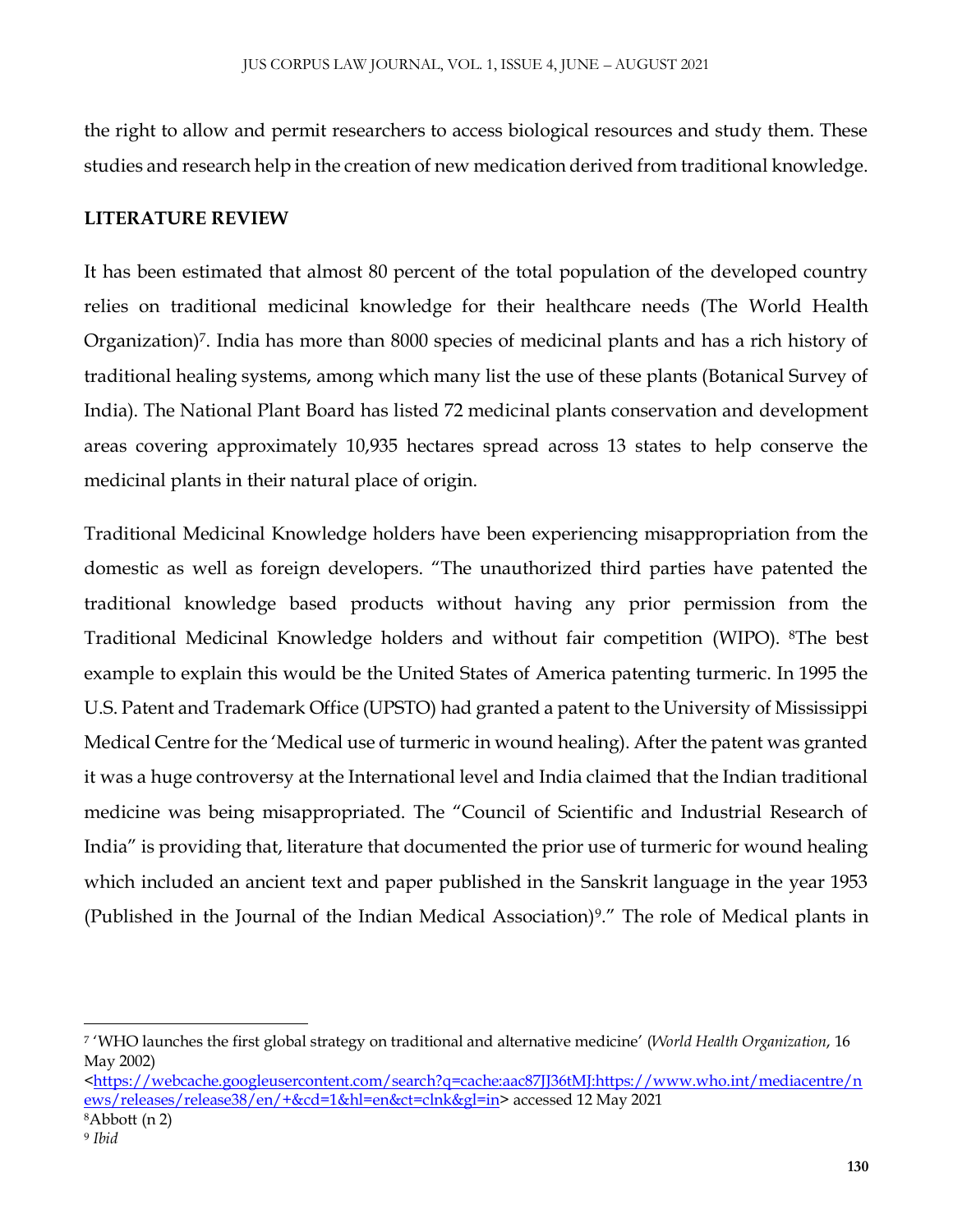modern drug discovery is undeniable. At least 25% of the entire modern medicine is derived from medicinal plants (The World Health Organization)<sup>10</sup> be it directly or indirectly.

# **METHOD**

 $\overline{a}$ 

In order to collect information for this research paper, a qualitative approach was taken up. To provide answers to all the questions in the paper, literature on the related topics suggests that the qualitative methods are the most appropriate ones. We have heavily relied upon the existing data and analyzed the data thoroughly to derive the desired information. Some of the reliable sources and literature that we have relied upon are the World Health Organization and the Journal of Traditional Knowledge. These sources have been read thoroughly and have been analyzed by breaking down each and every sentence and interpreting all the possible meanings of these sentences.

# **THREATS WITH RESPECT TO TRADITIONAL MEDICINAL KNOWLEDGE**

Biodiversity<sup>11</sup> loss diminishes the "supplies of raw materials for drug discovery and biotechnology, causes a loss of medical models, affects the spread of human diseases and threatens food production and water quality. Its reduction has direct effects on the discovery of dormant medicines. The story of Taxol<sup>12</sup> and the Pacific yew depicts how we may be losing new medicines before medicinal species have been analyzed for their chemical content. The commercially useless Pacific Yew<sup>13</sup> was forsaken continuously as a trash tree during logging of old growth in the pacific northwest region of the United States until it was found to contain a compound called Taxol, a substance that kills cancer cells by a mechanism unlike that of further known chemotherapeutic agents"- it forbids cell division by obstructing the dis-assembly of the mitotic spindle.

<sup>13</sup> Hanna Gersmann & Jessica Aldred, 'Medicinal tree used in chemotherapy drug faces extinction' (*The Guardian*, 10 November 2011) [<https://www.theguardian.com/environment/2011/nov/10/iucn-red-list-tree](https://www.theguardian.com/environment/2011/nov/10/iucn-red-list-tree-chemotherapy)[chemotherapy>](https://www.theguardian.com/environment/2011/nov/10/iucn-red-list-tree-chemotherapy) accessed 17 May 2021

<sup>10</sup> World Health Organization, 'WHO Traditional medicine strategy 2002–2005' (WHO/EDM/TRM/2002.1)

<sup>11</sup> Sophia Twarog & Promila Kapoor, 'Protecting and Promoting Traditional Knowledge: Systems, National Experiences and International Dimensions' (*UNCTAD*, 2004) [<https://unctad.org/en/Docs/ditcted10\\_en.pdf>](https://unctad.org/en/Docs/ditcted10_en.pdf) accessed 10 June 2021

<sup>12</sup> 'Taxol' (*Chemocare*) [<http://chemocare.com/chemotherapy/drug-info/Taxol.aspx>](http://chemocare.com/chemotherapy/drug-info/Taxol.aspx) accessed 15 May 2021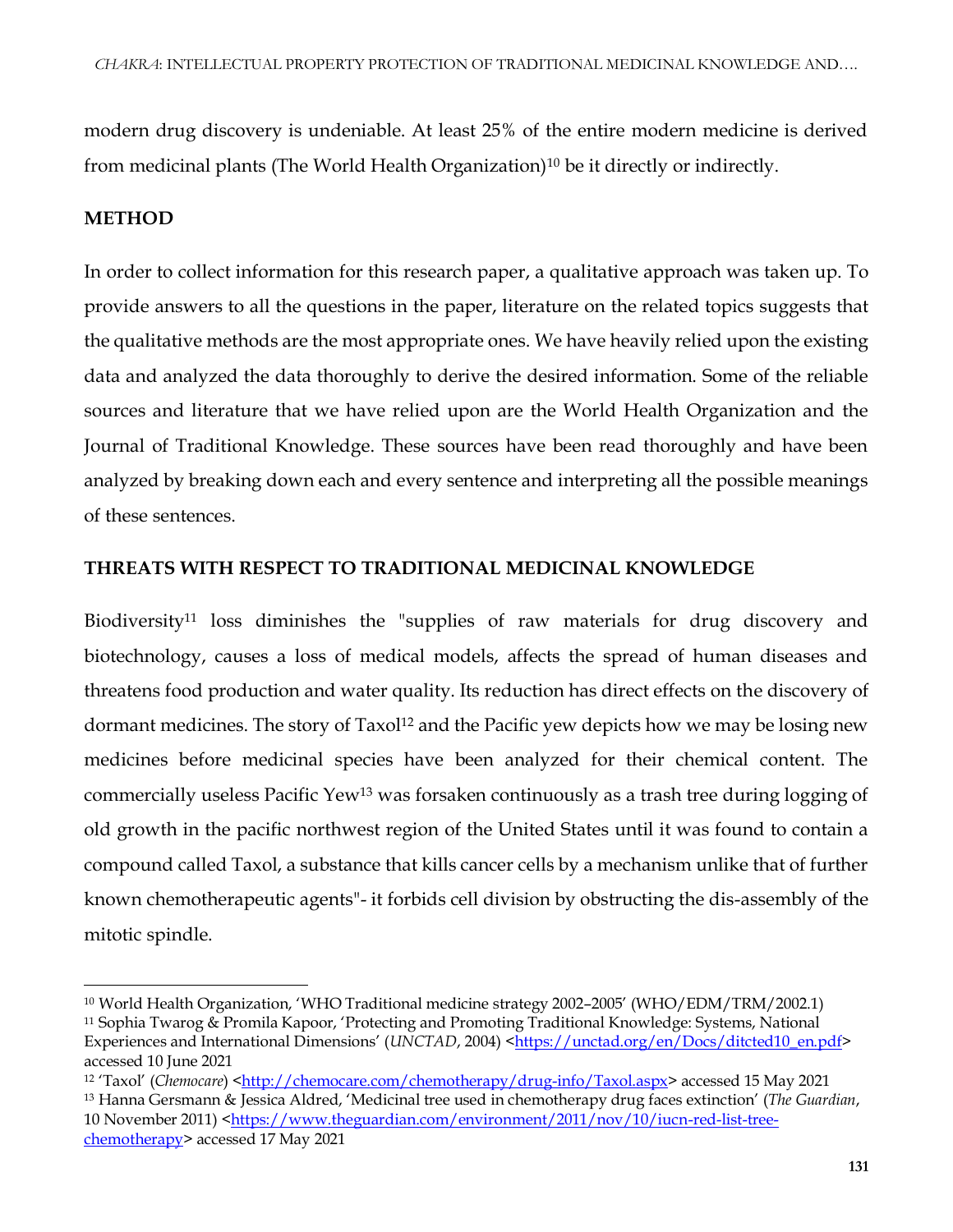Human activities are known as evident in order to transmit some diseases. "Forest clearance" is wiping out species that are breeding in the water in a tree hole "(e.g., the forest Aedes<sup>14</sup> species that spreads yellow fever)" but is providing favourable condition for those that are preferring on temporary ground pools exposing to full sunlight "(e.g., many of the Anopheles<sup>15</sup> species that transmit Malaria)." Drainage of wetlands ignores the marshy pools inhibited by many species.

The term biopiracy is being coined by ETC Group which refers to the appropriation of knowledge and also genetic resources of farming and originating communities by individuals who seek exclusive monopoly control. On the rights and knowledge of farming the intellectual property seeks to exploit others this is being believed by ETC Group. Genetic research has become sophisticated day by day, by using plants and animals to make new drugs and also to modify them. Without any permission when the researcher uses the traditional knowledge or exploits the cultures they are bringing from – is known as biopiracy. It is unauthorized access in biological material or knowledge of originating naturally, but those things belong to the community, a particular region, or other countries. Biopiracy is held when the researcher or any research organization takes biological resources without any legal sanction. It also happens for agricultural and industrial purposes. At first, patents were being used to protect inventions and also stimulates innovation. Many academic and scientific circles and anti biopiracy are asking for changes in the system because it is the hindrance of research in many important areas. As of now, biopiracy remains in a statement. Many of the biopiracy holders use it misappropriately.

NEEM CASE:-From the Indian subcontinent the neem is being originated. The neem grows in 50 tropical countries as it is grown in the dry region. Its multiple uses like it help to make medicines, cosmetics, and toiletries. In 1928, in India, it is being reported that neem has some pesticide properties in it. After thirty years the research work is being initiated in a systematic way. But it "has been patented in Japan, USA and also in European countries. In 1983 Terumo

 $\overline{a}$ 

<sup>14</sup> Biswadeep Das and others, 'Aedes: What Do We Know about Them and What Can They Transmit?' (*Intechopen*, 16 May 2018) [<https://www.intechopen.com/books/vectors-and-vector-borne-zoonotic-diseases/aedes-what](https://www.intechopen.com/books/vectors-and-vector-borne-zoonotic-diseases/aedes-what-do-we-know-about-them-and-what-can-they-transmit-)[do-we-know-about-them-and-what-can-they-transmit->](https://www.intechopen.com/books/vectors-and-vector-borne-zoonotic-diseases/aedes-what-do-we-know-about-them-and-what-can-they-transmit-) accessed 18 May 2021

<sup>&</sup>lt;sup>15</sup> 'Anopheles Mosquito' (*Mosquito Magnet*) [<https://www.mosquitomagnet.com/advice/mosquito-info/biting](https://www.mosquitomagnet.com/advice/mosquito-info/biting-insect-library/anopheles-mosquito)[insect-library/anopheles-mosquito>](https://www.mosquitomagnet.com/advice/mosquito-info/biting-insect-library/anopheles-mosquito) accessed 18 May 2021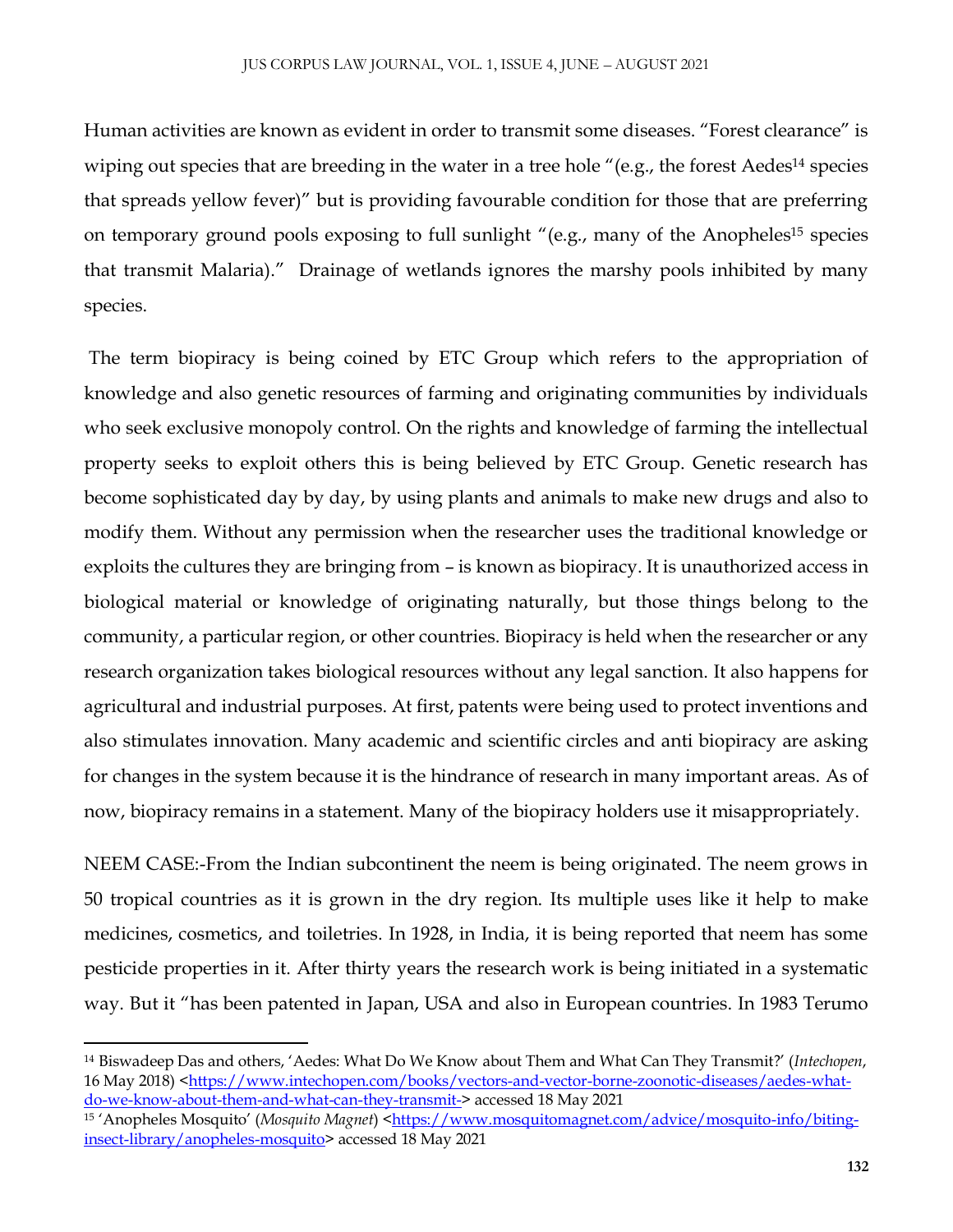Corporation has got the first US patent for therapeutic preparation from neem bank. Robert Larson in 1985 a patent is obtained for the preparation of extract of neem seeds and products is being approved".

Environmental Protection Agency for using it in US market. The patent is being sold by Robert Larson in 1988 in the process of extraction to US company WR Grace. After four years their patents and clearance are being collected from EPA. After setting up a manufacturing plant and collaboration of Grace commercialized its product with Magro Pvt. Ltd. In India. In the USA they continued to file patents by their own research. A large number of companies were developed in India with stabilized neem products filed during this period were limited and also geographically confined. There were many challenges which are being held by WR Grace and the patent was being rejected for its products which came from the resources which are related to the common origin and cannot be patented. About seventy patent were being rejected and about fifty companies are trying to get patent.

# **ROLE OF IPR AGAINST BIO-PIRACY**

 $\overline{\phantom{a}}$ 

Estimating the Role of IPR on biodiversity is a tough task. Genetic diversity benefits are Incessant & less predictable. A person shares mutual bag which contains only 20 cultivated crops that are sustaining 90 percent of our calorie requirements "(FAO 1991)16". All twenty crops come from a developed country and all the crops are weak to pests and diseased and depending on genetic diversity for their survivals. During this period, most authorities believe that a high proportion of the genetic variability of our major food plants will become extinct as it is available in the field. The development & conservation of the rest diversity of crop is a matter of global issue.

"Various government schemes force farmers to adopt specific seeds or new plant varieties as when a farmer look into increase its sale he often sows unique and more commercially viable seeds. Hence, commercial agriculture likely to increase genetic uniformity, and this, in turn,

<sup>&</sup>lt;sup>16</sup> 'The State of Food and Agriculture' (*Food & Agricultural Organization*, 1991) [<http://www.fao.org/3/a](http://www.fao.org/3/a-t0496e.pdf)[t0496e.pdf>](http://www.fao.org/3/a-t0496e.pdf) accessed 19 May 2021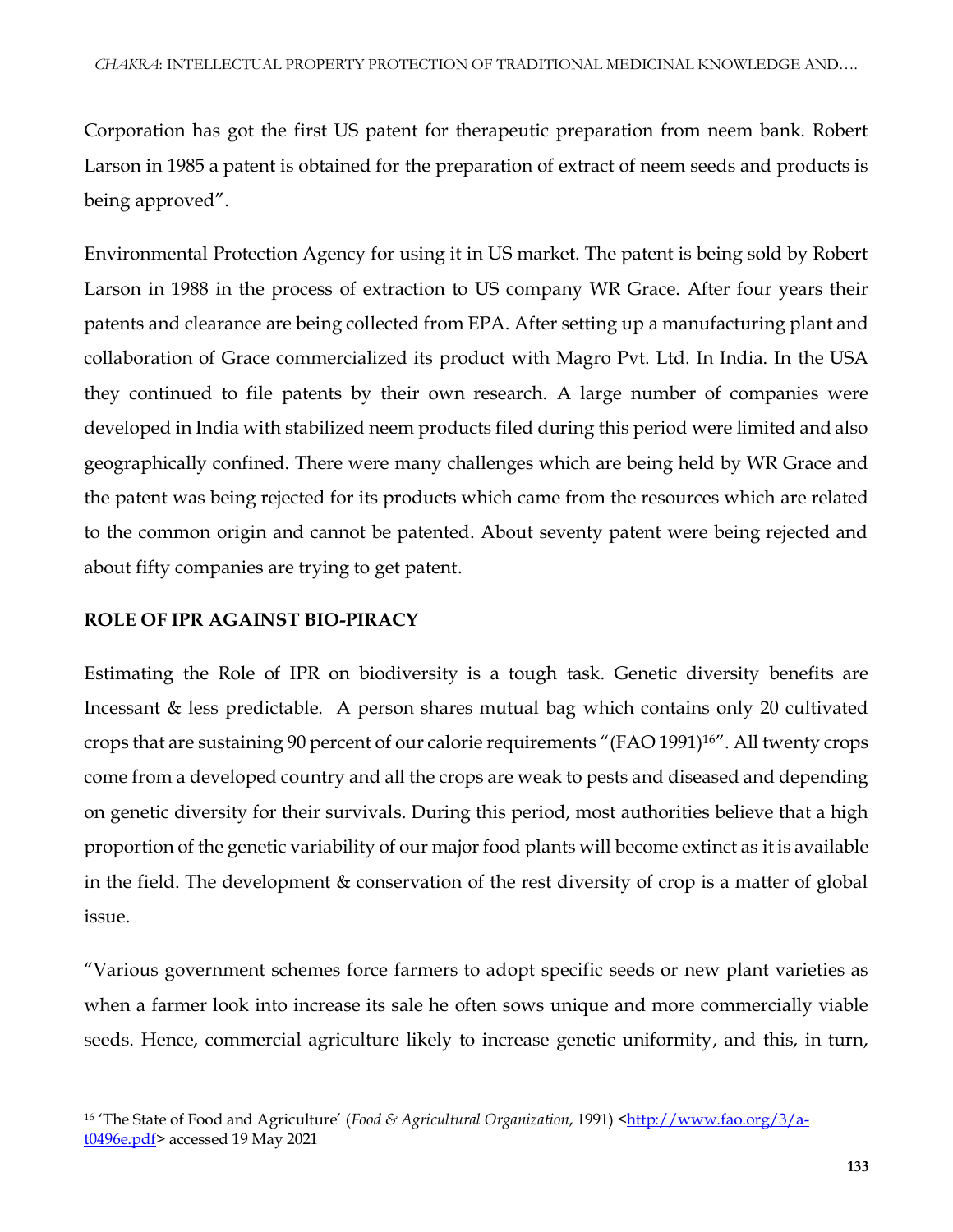leads to the wearing a way of genetic. Intellectual Property systems boost commercial agriculture that further genetic erosion. Since Biotechnology research focuses on commercial agriculture which leads to the demand for Intellectual protection at the same rate but with a negative consequences for genetic diversity.17"

The standards required for patent are higher than the objective of awarding a plant variety protection certificate. There are needs for novelty and distinctness, but there is no match of nonobviousness (inventive step) or industrial application or utility. Therefore, "Plant variety protection laws allow breeders to protect the varieties with similar traits, which means the system likely to be driven by commercial use of the product differentiation and planned Antiquation, rather than the improvements in agricultural Characteristics."

## **RELATIONSHIP BETWEEN PATENT LAWS AND BIODIVERSITY LAWS**

The Way to Obey the national laws the Indian parliament passed the Biodiversity Act on the order of "convention on biological diversity". " Section 6(1) of the Act lays down the provision of obtaining prior permission from the National Biodiversity Authority for applying for any IP in or outside India for any invention based on any research or information on a biological resource obtained from India.<sup>18</sup>"

Permissions of the National Biodiversity Authority should be obtained after the patent but before sealing the patent in case the patent has already applied. Section 6 directs that the NBA shall submit the application of permission within 90 days from the date of receipt. Patent laws of India work well with section 6 of the Biodiversity Act by making it compulsory for the applicant of a patent to submit a declaration on the application form to convey that the invention

 $\overline{\phantom{a}}$ 

<sup>17</sup> Anthony M Shelton, 'Considerations for conducting research in agricultural biotechnology' (2003) 83(2) Journal of Invertebrate Pathology 110-2

<sup>18</sup> Section 6 of BDA: (1)" No person shall apply for any intellectual property right, by whatever name called, in or outside India for any invention based on any research or information on a biological resource obtained from India without obtaining the previous approval of the National Biodiversity Authority before making such application Provided that if a person applies for a patent, permission of the National Biodiversity Authority may be obtained after the acceptance of the patent but before the seating of tile patent by the patent authority concerned Provided further that the National Biodiversity Authority shall dispose of the application for permission made to it within a period of ninety days from the date of receipt thereof"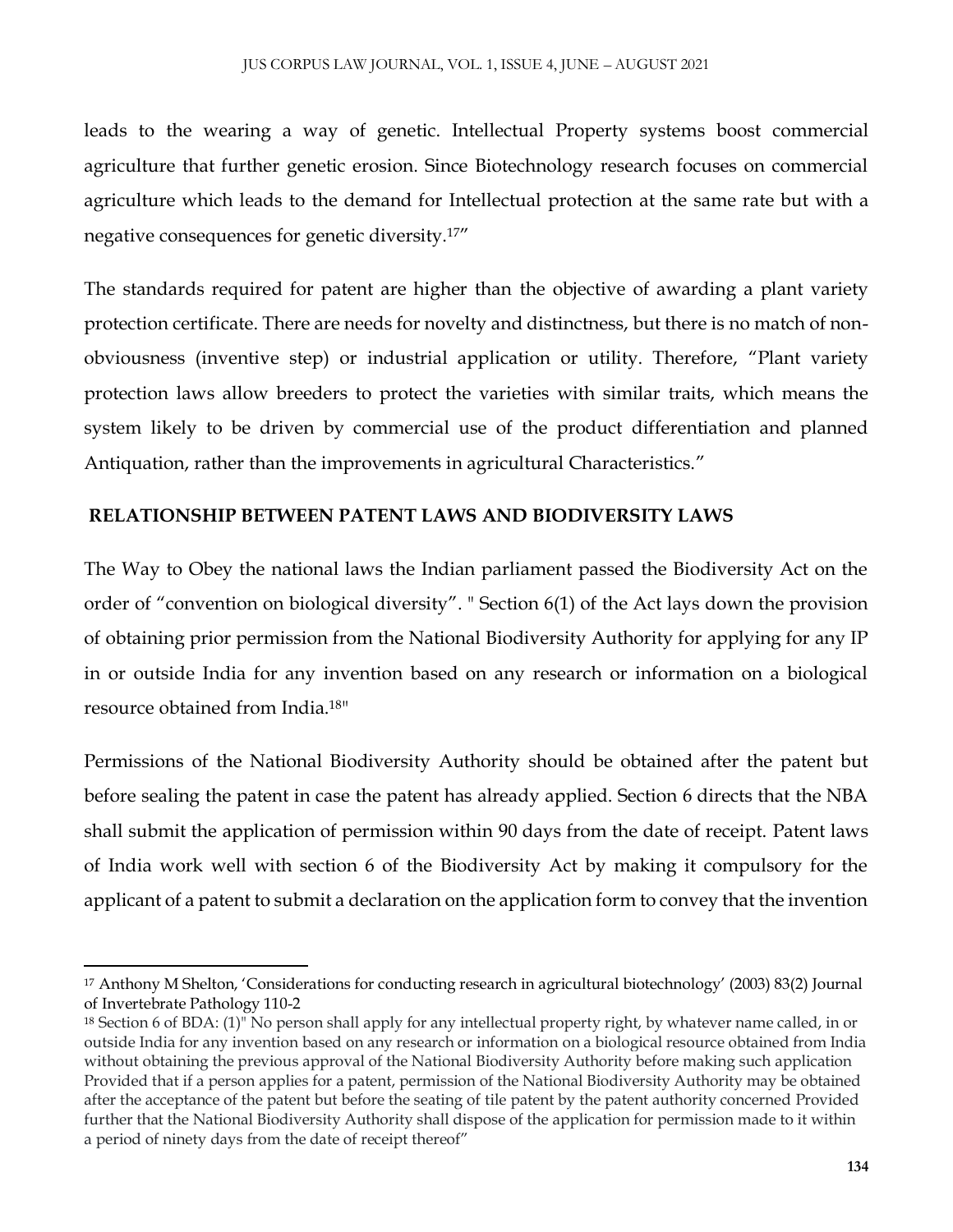mentioned in the specification use material of biologic from India and permission is required from the official authority and should be submitted by the applicant before the grant of the patent" according to section 6 (4)<sup>19</sup>. Moreover, the Patents Act " mandates obligation on the applicant to disclose the source and geographical origin of the biological material used in the invention."

Since there was widespread criticism of this view", the patent office and Ministry of Commerce" are conducting a meet with the stakeholders to "identify possible ways to speed up the grant of patents. There were a lot of suggestions but a few got implemented for the speed up process of grant of the patent application and clear whatever applications are listed before on biological inventions.

# **ACCESS AND BENEFIT SHARING NORMS IN INDIA**

# **Introduction to "access and benefit sharing norms in India"**

A large section of the population depends on traditional knowledge and biological resources for a living and many for their livelihoods. Transfer of "associated traditional knowledge and access to biological resources is a lot older than the concept of Access and Benefit Sharing regime." ABS makes sure that the traditional owners benefit by facilitating access and increasing usage of these biological resources and the associated traditional knowledge.

All living organisms carry genetic material which can be beneficial to humans in some or another way. They can be cultivated or sometimes be taken from the wild. What ABS does is gives access which means to obtain, possess, and also use these genetic resources or their derived products. It may be for the purpose of research, medication, industrial application, commercial use, or conservation.

# **WHAT BENEFITS ARE PROVIDED TO THE TRADITIONAL OWNERS?**

1. Monetary benefits such as access fees.

 $\overline{\phantom{a}}$ <sup>19</sup> (4) "Where any right is granted under law referred to in sub-section (3), the concerned authority granting such right shall endorse a copy of such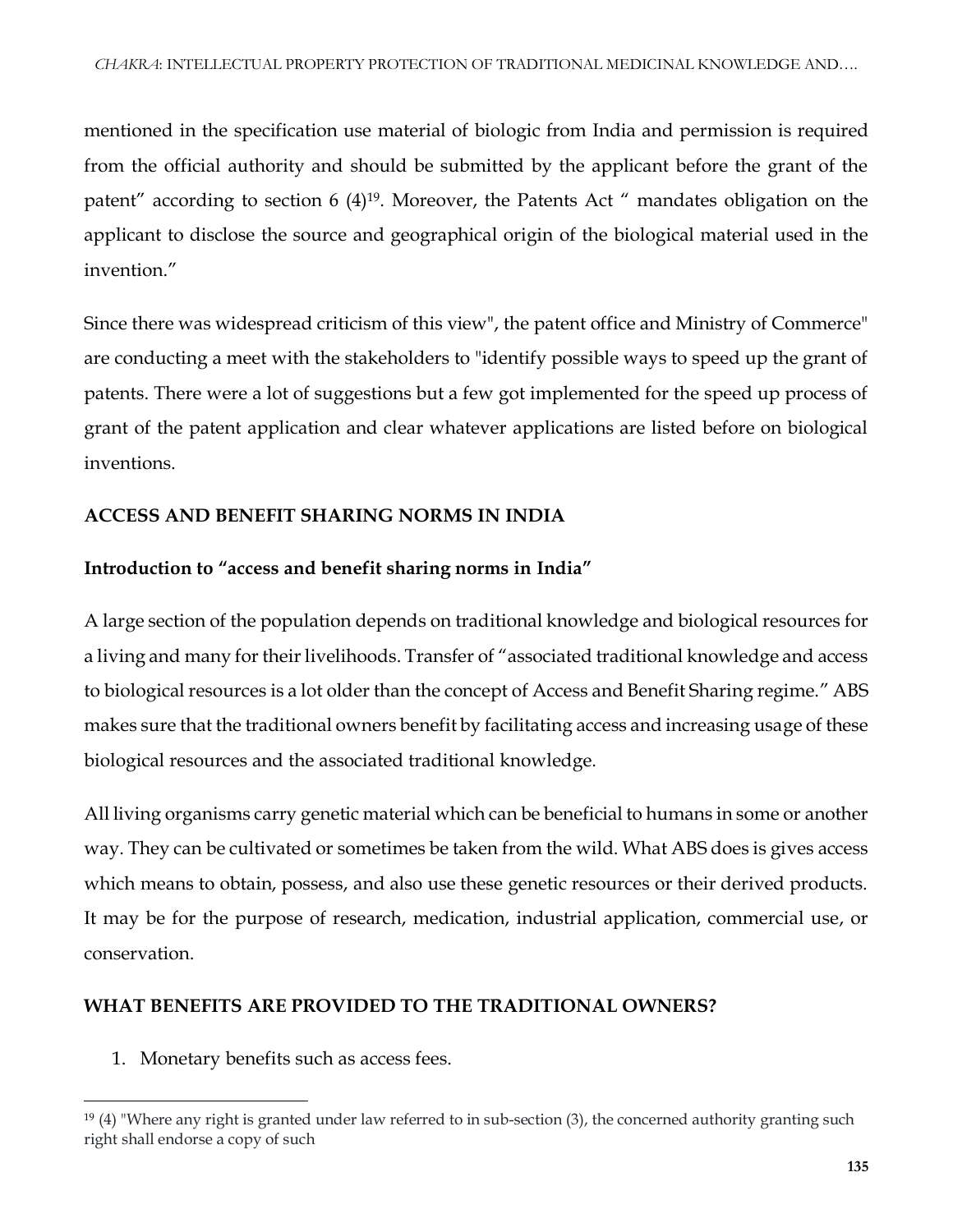- 2. Payments of royalty.
- 3. Up-front payments.
- 4. Milestone payments.
- 5. Trust funds supporting sustainable use and conservation are to be paid special fees.
- 6. Mutually agreed preferentially terms and salaries.
- 7. Joint ventures or joint ownership of certain Intellectual Property Rights.
- 8. Research funding.
- 9. Participation in the development of a product.
- 10. Research and development results must be shared.
- 11. Collaboration in research operations or cooperation in scientific research.
- 12. Fair and favourable terms for the transfer of genetic resources of knowledge and technology.
- 13. "Training related to genetic resources is to be given with the full participation of the country."
- 14. Technology capacity is to be strengthened.
- 15. Access regulations must be strengthened and for this human and material resources must be provided.

## **PROS -**

- 1. Regulation of genetic resources and benefit sharing through a comprehensive framework.
- 2. International and regional laws on ABS were harmonized.
- 3. Clear provisions to ensure that the owners or providers are benefitted.
- 4. Regulations were developed through thorough participation and consultation.

## **CONS –**

1. There is no clear provision as to how the local community would be distributed the benefits.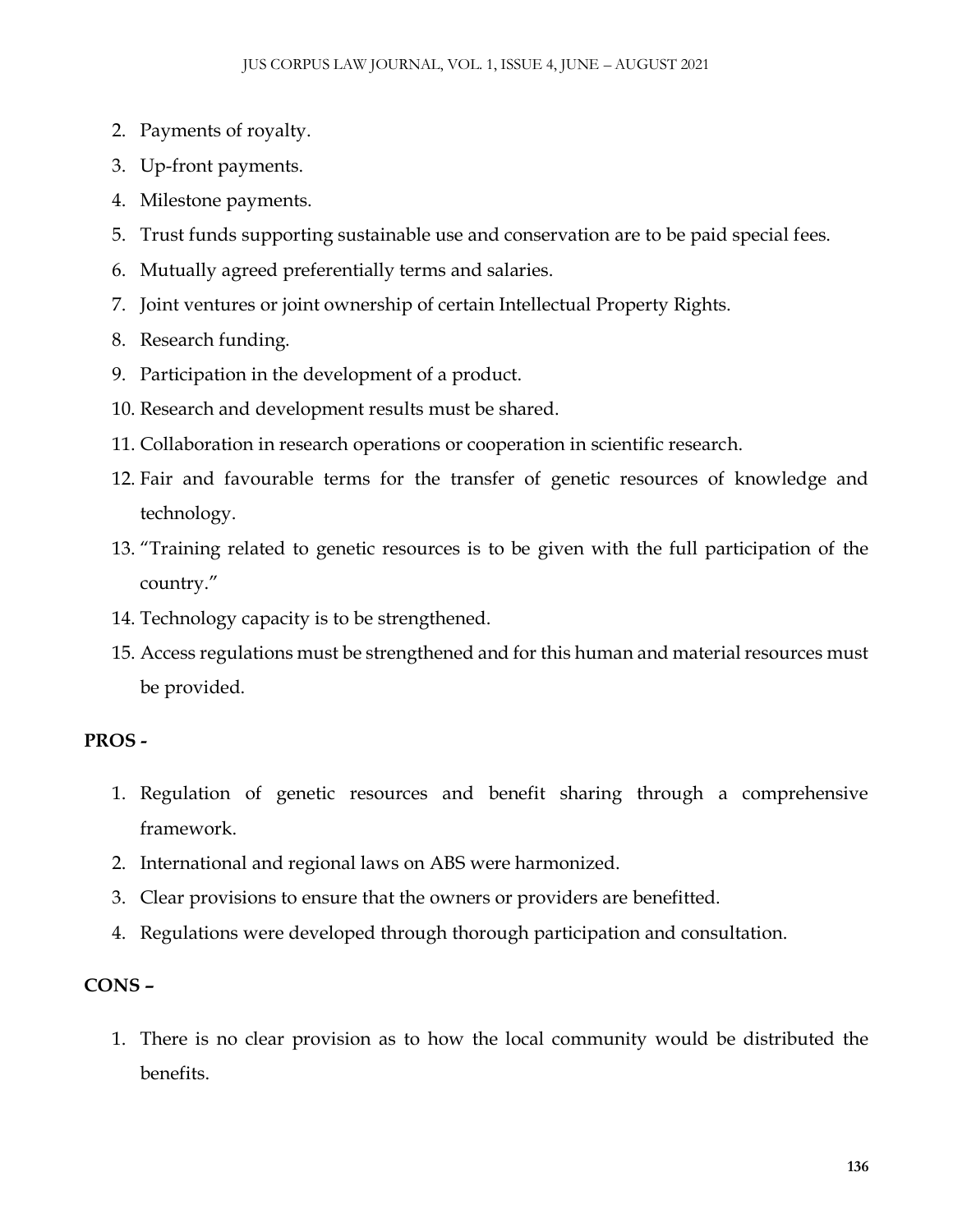- 2. This is a comparatively new issue to the country and no standard provisions of the contents of PIC (Prior Informed Consent) and MTA (Material Transfer Agreement) may cause confusion to providers or owners.
- 3. This is a question if it covers Biological resources as well.

# **WORKING OF ABS "(Access and Benefit Sharing)"**

A User is granted Prior Informed Consent (PIC) by a Provider.

There needs to be mutually agreed on terms between the provider and the user in order to ensure that the benefits are equitably provided to both parties.

# **PARTIES INVOLVES IN ABS**

## - **PROVIDERS**

Rights over genetic resources are determined at the national level by the laws within the provider country and who should be involved in the negotiation of mutually agreed terms and also who has the authority to grant access to these genetic resources with the potential users. States have sovereign rights over their own natural resources.

## - **USERS**

Users may vary from botanical gardens, agricultural industries, research industries, collectors, etc. They seek a grant of access for research purposes, developmental purposes, and a wide range of purposes.

## **RELATED SECTIONS OF THE BIODIVERSITY ACT, 2002**

SECTION 3 states that for any foreign entity or person to access any biological resource or knowledge associated occurring in India for commercial usage, research, or bio survey will have to seek prior approval from the NBA before accessing or obtaining it.

SECTION 4 states that if any person wants to transfer results of research relating to biological resources occurring in India or obtained from India to another person or entity having any foreign element must take prior approval of NBA before any such transfer. This consideration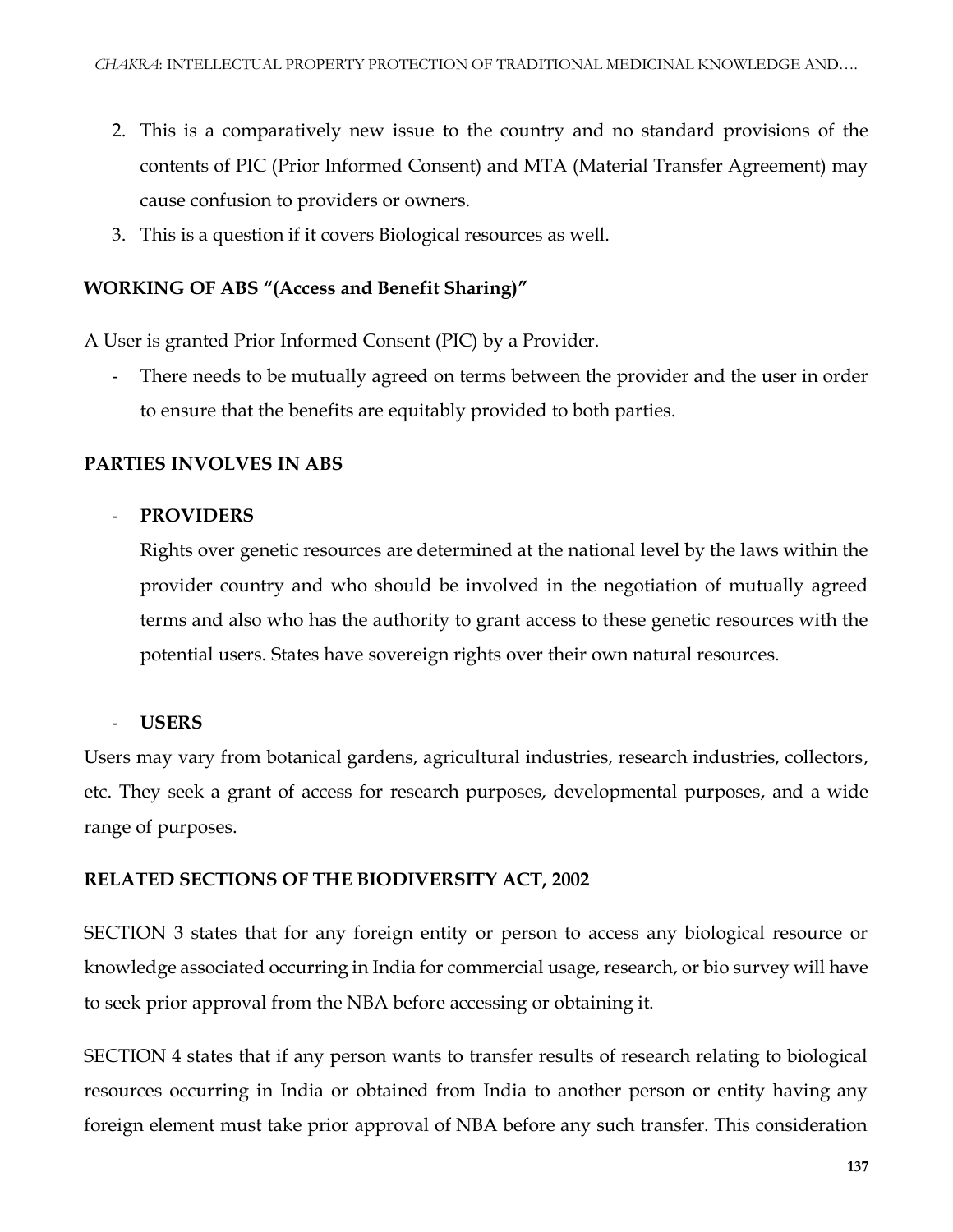under this section may be monetary. This section also does not allow for publication or to share knowledge in any seminar or workshop unless Central Government Guidelines made in this regard confirm it.

SECTION 5 states that transfer of biological resources or associated information is not allowed under this act if any research institution in India is engaged in a collaborative research project with such an institution in a foreign country provided it should have the approval of the Central Government Guidelines made in this regard. Relevant details regarding this and also a copy of the approval must also be submitted to the NBA (National Biodiversity Authority).

# **TRADITIONAL MEDICINAL KNOWLEDGE AND ITS ASSOCIATED KNOWLEDGE HOLDERS IN ODISHA**

Odisha as a state is recognized for its rich variety of flora and fauna. The interior districts are profoundly covered by forest. Almost one third part of Odisha is covered with forest making it home to a huge variety of indigenous plant and animal species. Tribes of Odisha shared a very close bond with the plant species as a result of which they not only obtain food but also a huge variety of medicinal benefits. These indigenous communities possess certain traditional medicinal knowledge which is used by them for curing various diseases. For instance, the Kandhas of Kandhamal district uses a variety of plants for the cure of typhoid, lice, and a lot more. Most of the herbal and natural products of traditional medicine are practised for centuries worldwide. Today, a scientist from all over the world claim that ayurvedic medicines are far more effective and advanced over modern allopathic. The present paper will highlight several cases in Odisha where protection of such traditional medicinal knowledge and its associated knowledge holders is needed to prevent their exploitation by third parties and also whether the implementation of the BD Act<sup>20</sup> and role of OBB has been proactive or not.

# **CONCEPT OF TRADITIONAL MEDICINAL KNOWLEDGE AND ITS ESSENCE IN ODISHA**

 $\overline{\phantom{a}}$ 

<sup>20</sup> Biological Diversity Act 2002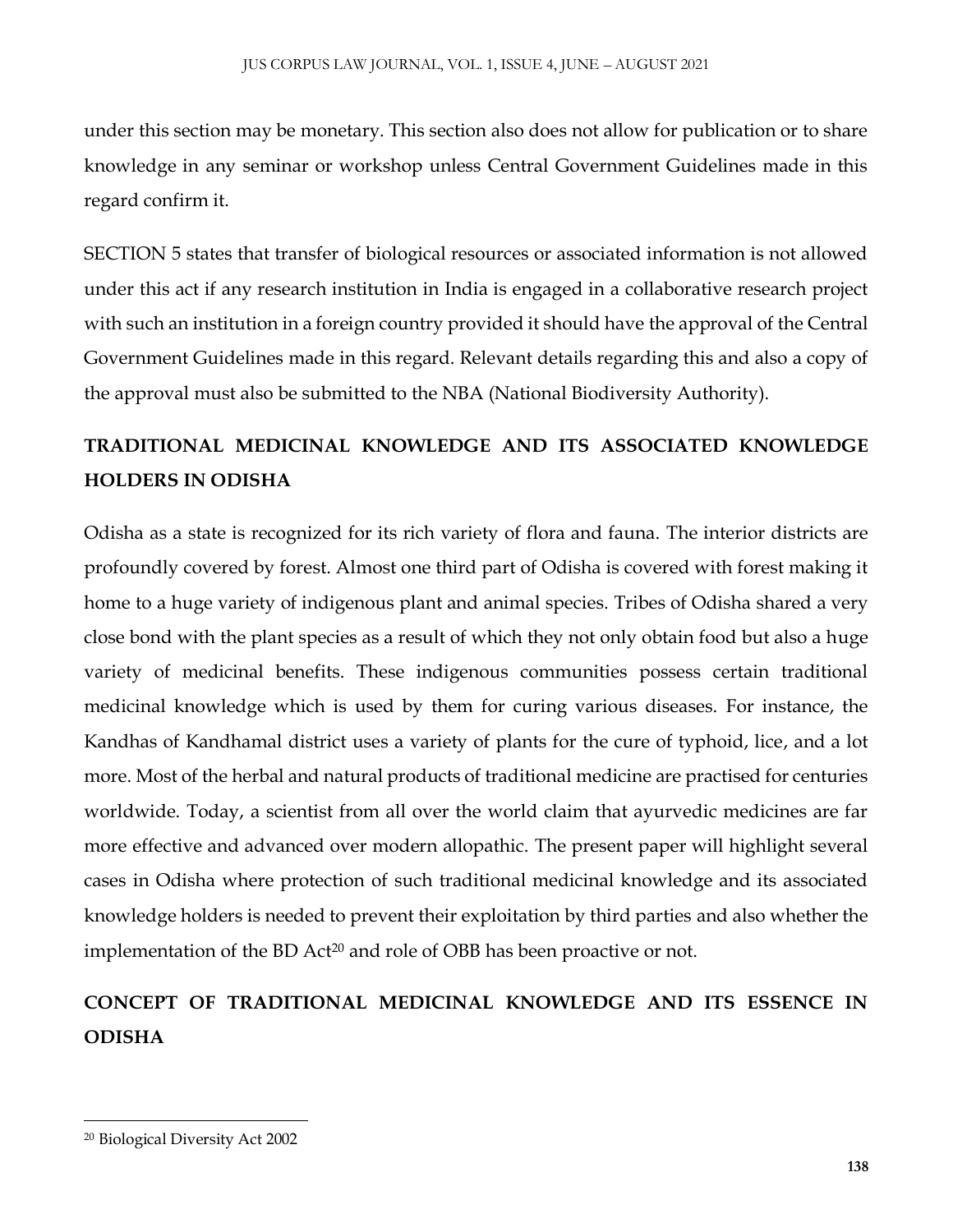Traditional medicinal knowledge plays an essential part in the indigenous knowledge of the tribal communities. One of its features is that it is not written anywhere and exists only in the minds of the local holders. Such local holders are otherwise called associated knowledge holders. Since it is transmitted orally from one generation to another preservation of such knowledge becomes essential. In the case of medicinal plants, it has been found that nearly 25% of plant varieties exhibit medicinal use around the world. The need for protection is much imperative in present times due to its vulnerability of the knowledge to bio-piracy within the frame of IPR.

Odisha as a state is rich in biodiversity and its population is relying upon the ancient and natural ways of treating themselves. It speaks out the paramount utility provided to the herbal plants and medication modes. A significant amount of vital information and wisdom have been obtained by the wisdom holders only through examining different ways of implementing herbal plants to heal any specific kind of disease. For example, the plant of "Withania Somnifera" locally in Odisha known as "Aswagandha" owing to its high medicinal values, which has been used by the tribes of Odisha to combat Restorative Tonic, stress, nerves disorder, aphrodisiac has also acquired profound popularity across the globe.

A careful inference from the development parts of India would demonstrate its immense growth in economic area and technology areas. It is another crucial fact that the Indian legal system has always been contributing in conserving these expansions and also safeguarding to furnish the right set of circumstances to develop and profound in more sides of the country. Divergent laws in India have always been fruitful for keeping an amicable connection of commerce and trade between the neighbouring foreign countries. However, there are lots of gaps and lacunae in our legal system which if filled according to its requirement will undoubtedly set out an immense footprint on a national and international level.

It is needless to mention that "traditional knowledge" is that zone of the country which is securing a rapid impulse throughout these modern days too owing to its several benefits. This sector is diversified which coupled with Arts, Ethnic music, medicines, etc. The interest in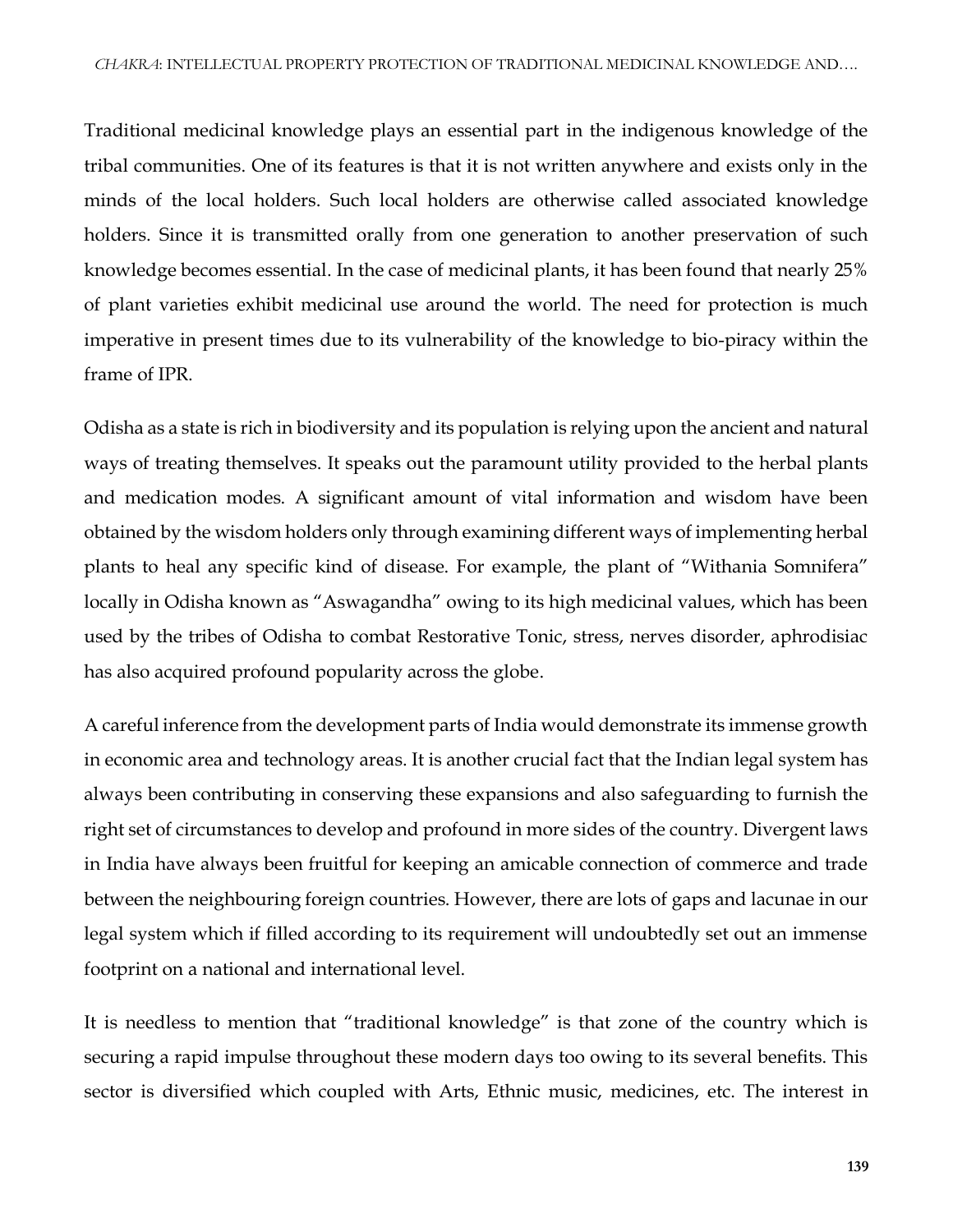"traditional knowledge" has spread its wings not only within the country boundaries but also reached beyond the boundaries.

#### **MANDASARU –THE SILENT VALLEY**

"Odisha Biodiversity Board" recently declaring "Mandasaru village as a biodiversity heritage site (BHS)." It is one of the 14 BHS in India. "Mandasaru" is a unique ecosystem in the eastern part of the "Kandhamal district, Odisha." The ecosystem mainly is comprising of semievergreen and deciduous forests with "low riparian and moist valleys." " Mandasaru is rich in biodiversity with two species of otters, 40 orchids,150 medicinal plant varieties, a number of wild food plants and tubers, nearly 125 mushroom species of which 20 are edible," " Prasad Kumar Dash, a scientist at Odisha Biodiversity Board." The local communities believe that anyone who cuts trees from the gorge will die from the curse of their local goddess."During some festivals, the local communities still pay homage to certain medicinal plants like pathara girdini *(Drynaria quercifolia),"* said Mukti Prasad Mallick. Pathara girdini is used to cure several diseases like jaundice, typhoid. "Initially the plant was reported to be therapeutically inert. Later, the whole plant was reported to be used against tuberculosis, hectic fever, dyspepsia, and cough. Also, the pounded fronds were used as a poultice over inflammatory regions. The macerated paste of rhizome was applied on the fore head, relieves headache. The whole plant is reportedly used as an antihelmintic, expectorant, pectoral in the treatment of chest and skin diseases; loss of appetite i.e. dyspepsia. The roots of this plant are said to be used as a bitter tonic which in turn acts as an astringent to the bowels during typhoid fever as per Ayurvedic concept, some medico folklore reports highlighted it to be used against phthisis and hay fever. The reports also suggest that while these indigenous communities never harmed their biodiversity, outsiders are constantly over exploiting fauna and flora for medicinal and commercial purposes which has denuded the biodiversity-rich forest and gorge ecosystem. When experts who visited Mandasaru to study its biodiversity they had a discussion with the local communities and villagers and learned that the degradation of the forests was the result of over-exploitation." Since the gorge ecosystem comes under the gram panchayats of Gumamaha and Sugadabadi " -two biodiversity management committees have been formed in the last two years with seven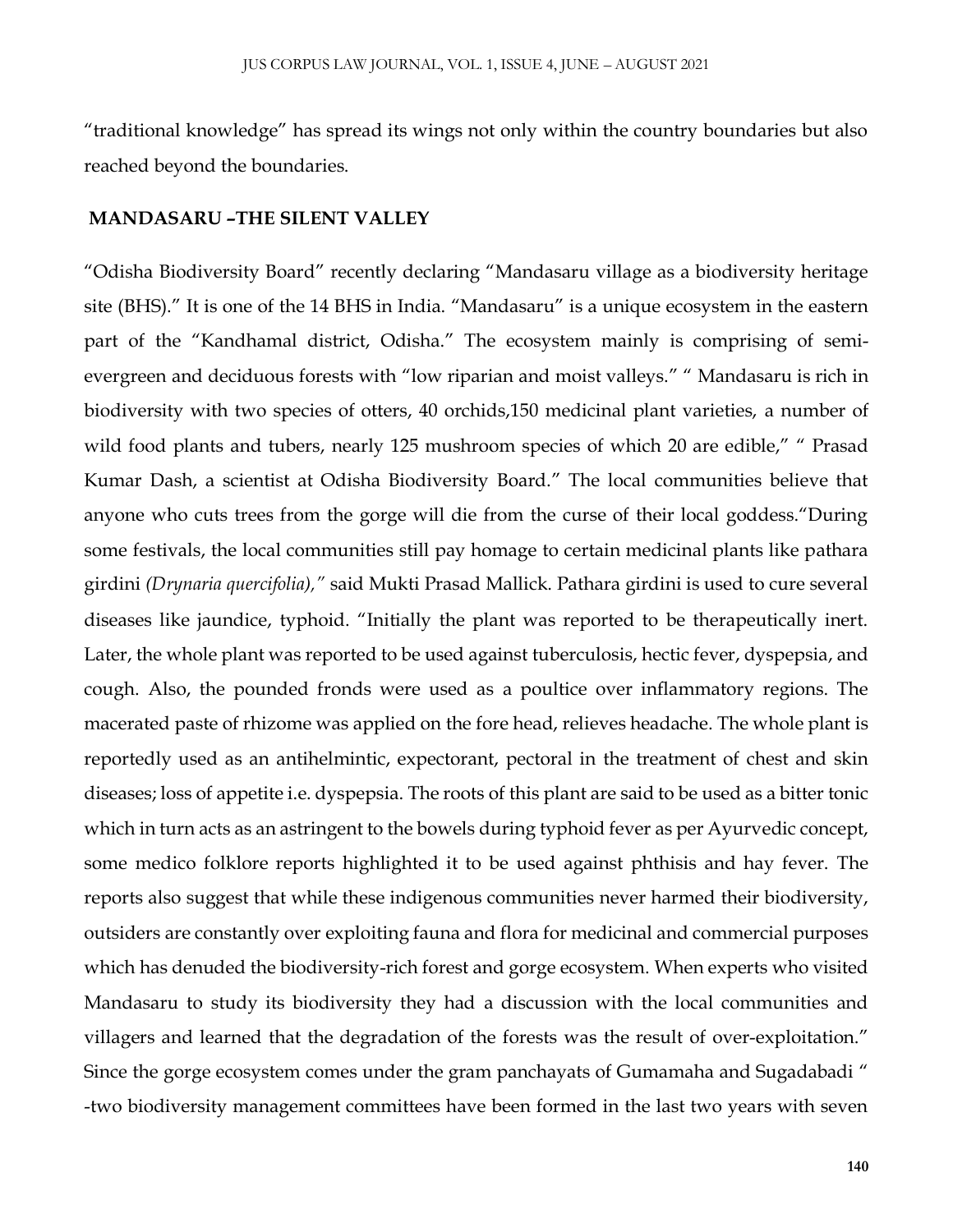members in each, in compliance with the Biodiversity Act,2002."As specified in the Act the BMC members were trained regarding their duties and responsibilities and in organizing awareness programs at the community level so that the indigenous tribes know their rights of benefit sharing as said by " Panchanan Mishra of PAHAD, a local non-profit organization facilitating conservation and overseeing the implementation of BD Act, 2002."

"The implementation of the act is still in its preliminary stage. They are yet to restrict outsider entry into the ecosystem and collect a levy from the resource collectors. In fact, the important provision of fair and equitable benefit sharing cannot be achieved unless the BMCs and other communities have full control over the forest and its biological resources. Unless the community is benefited from the management of resources, it's difficult to achieve the very objective of the Act. So far 900 species have been documented in the PBR. When we see an unregistered species, we send a picture with our observations to the Odisha Biodiversity Board. After scientific examination and authentication, we document it in the biodiversity register," said " Amit Kumar Mallick. "

## **WHAT NEEDS TO BE DONE?**

"Biodiversity conservation in Mandasaru" is aligning with the sustainable developing goals which is set by "United Nations for 2030" that is urging in protecting, restoring, and promoting sustainable using of "terrestrial ecosystems". The needing to combat desertification and slowing down degrading and biodiversity loss. "There need to be more awareness programs and public engagement. With water scarcity degrading the region which was once famous for the production of ginger, the need for the implementation of BD Act is essential."

## **"Present Status of Access and Benefit Sharing Mechanism in Odisha -**

*As of now Dabur Research and Development Centre, Ghaziabad, New Delhi application has been accessed by the expert committee and the board is going to share benefit sharing provisions with Dabur very soon and in another application of Lohia Brothers Private Limited, Kolkata has been received by the board seeking to access the seed of Calophyllum inophyllum. In his second meeting the Lohia Brothers Private*